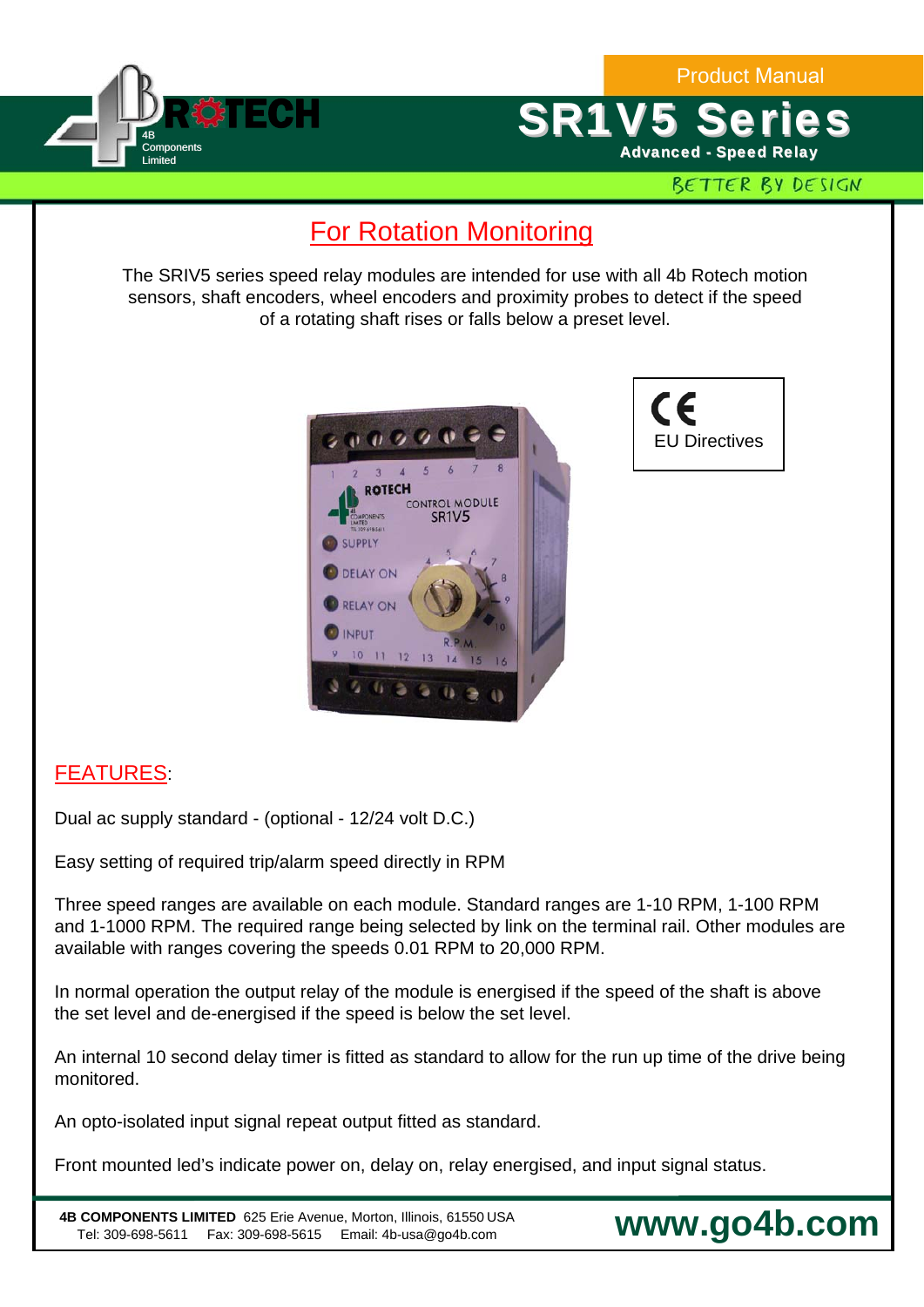Dimensions and Installation **R#TECH** 

BETTER BY DESIGN



Tel: 309-698-5611 Fax: 309-698-5615 Email: 4b-usa@go4b.com

4B **Components** Limited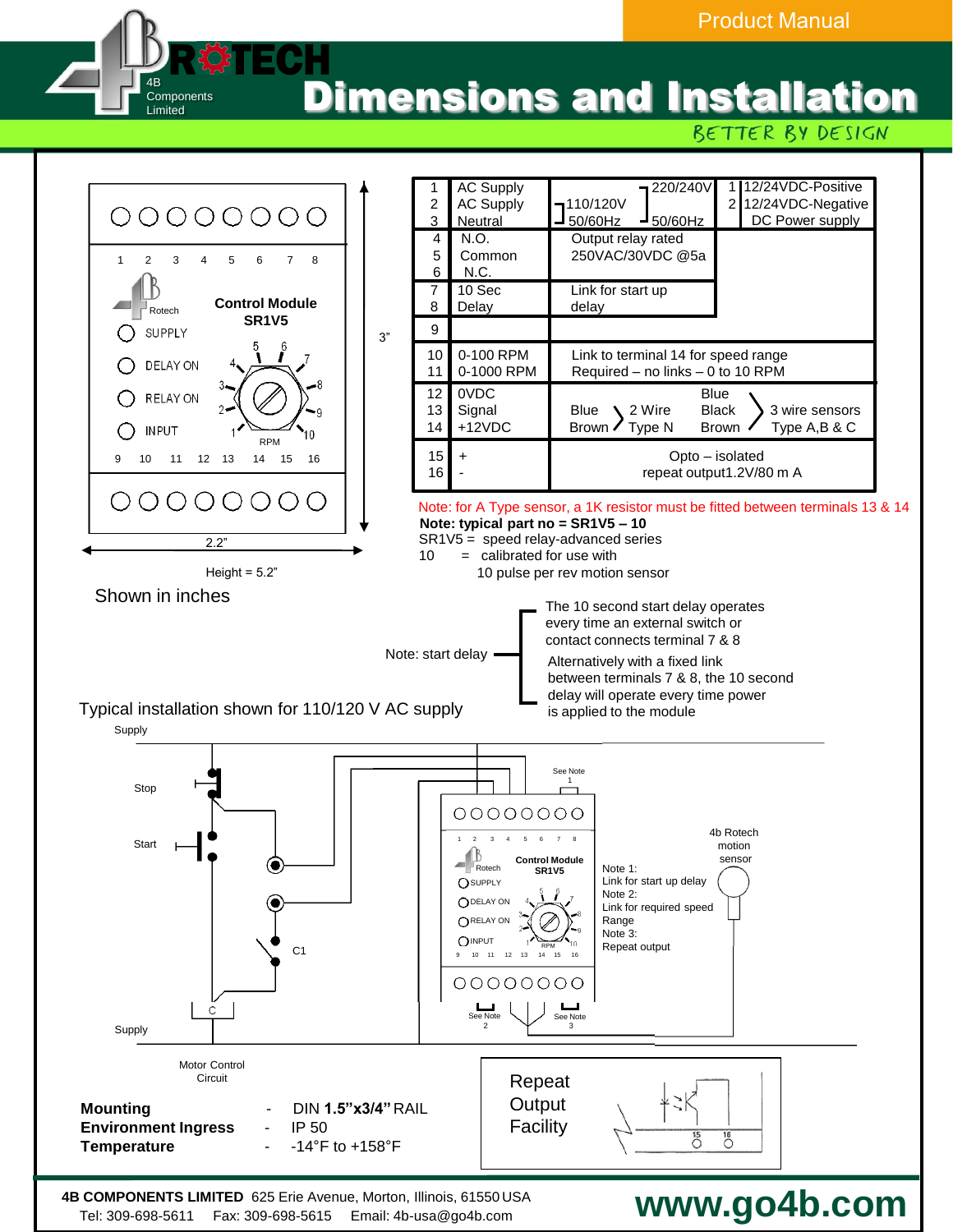Product Manual



# **SR1V5 Ser**

Commissioning and Testing

## BETTER BY DESIGN

#### . Commissioning and testing must only be carried out by a qualified and competent technician who is fully familiar with the plant to which the "4b Rotech" equipment is installed

- 1. The SR1V5 monitors the speed of a drive and gives a signal if the speed of the drive falls below or rises above its normal running speed. The output relay of the SR1V5 can be connected to give a variety of control functions.
- i. The output relay can be connected to sound an alarm, bring on a warning light, etc.
- ii. It can be connected into the motor control circuit to switch off/trip out the drive motor.
- iii. It can be connected into the motor control circuit of a conveyor, machine, etc. preceding the drive to which it is fitted, to stop the delivery of material, etc. to the drive that has slowed down or stopped.
- iv.With the use of additional control relays and / or timers the above functions can be combined, plus many others created.
- 2. Use of the 10 second start up delay is optional. This feature is normally only required when the SR1V5 is connected as in 1.2 above and the time taken to reach normal running speed is several seconds or longer.
- 3. The repeat output facility allows the input pulses from the motion sensor/ encoder to be re-transmitted to other equipment. Typical applications are speed indication, secondary input to plc, computer, etc. Analogue conversion 0 to 10VDC/4 to 20MA, etc. or connecting two or more SR1V5 modules to a single motion sensor/ encoder to obtain multiple alarm/trip levels.

## SETTING UP

- 1. Check that all connections are correct and that links are fitted to select the correct speed range.
- 2. Turn the potentiometer on the SR1V5 speed relay fully anti-clockwise.
- 3. Start the drive and if the run-up delay facility is being used, wait 10 seconds until the "delay on" indicator is extinguished.
- 4. "Supply on" and "relay on" indicators should be illuminated and "input" indicator should be pulsing or partly illuminated.
- 5. Turn the potentiometer slowly clockwise until the "relay on" indicator extinguishes and note setting.
- 6. Turn potentiometer anti-clockwise until 'relay on' indicator illuminates, then turn clockwise and set to approximately 90% of the above setting.
- 7. The SR1V5 speed relay is now set to de-energise if the speed of the drive decreases below that set on the potentiometer.
- 8. If the drive is subject to temporary short period decreases in speed that you wish to ignore, the potentiometer can be set to 80%, 70%, etc. of normal running speed, the SR1V5 speed relay will then only de-energise if the speed of the drive falls below this setting.
- 9. Test by starting and stopping drive. When running normally "relay on" indicator will be illuminated. Observe that when the stop button is pressed, as soon as the drive speed decreases below that set on the potentiometer, the "relay on" indicator extinguishes.

**4B COMPONENTS LIMITED** 625 Erie Avenue, Morton, Illinois, 61550 USA Tel: 309-698-5611 Fax: 309-698-5615 Email: 4b-usa@go4b.com

## **www.go4b.com**